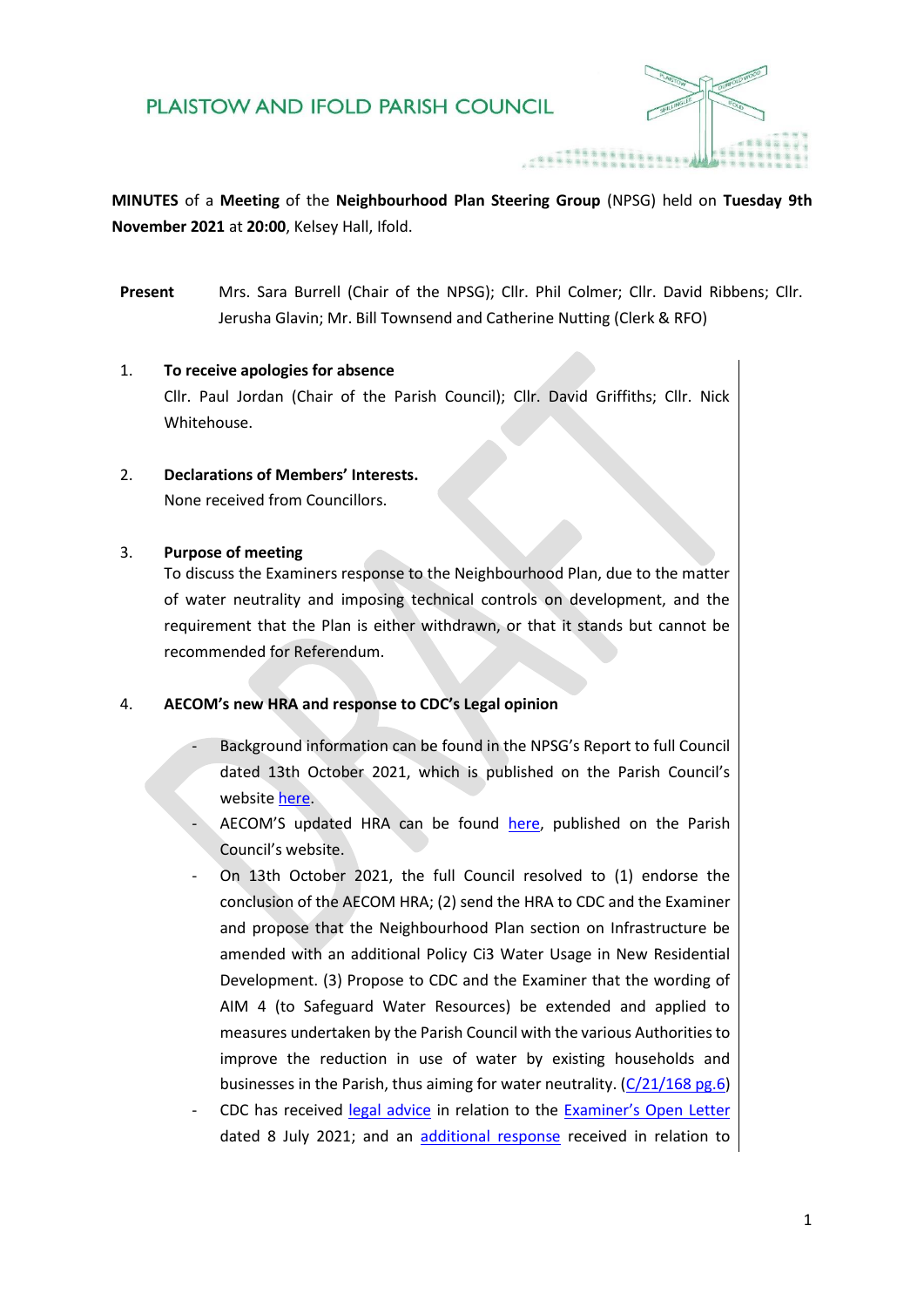further queries raised on the initial legal opinion. This legal advice is published on CDC's websit[e here](https://www.chichester.gov.uk/neighbourhoodplan) and the Parish Council's website [here.](https://plaistowandifold.org.uk/neighbourhood-plan)

AECOM's updated HRA suggested a 'work-around' with a form of words in AIM 4 and an additional Policy Ci3 'Water Usage in New Residential Development' given the de minimis number of housing the Plan is 'responsible' for. However, CDC's legal advice contradicts AECOM's suggestions and is emphatic in its conclusion that the NP cannot make/suggest mitigation policy/wording. AECOM's views have been sought regarding CDC's legal opinion. AECOM acknowledges the conservative interpretation of the law by CDC's barrister but has advised that *"since [CDC] are competent authority (the ultimate deciding authority) for HRA I agree that I don't think your Plan can go forward…"*

CDC have invited the Parish Council to a meeting to discuss the implications of the legal advice and to consider the Examiner's two options for the Neighbourhood Plan: -

- 1. to withdraw the Plan from examination; or
- 2. continue with the examination on the understanding that it will not be recommended that it proceed to referendum.

#### 5. **Legal Opinion received by CDC – does the PC accept it / challenge it?**

The NPSG acknowledged that it would be unable to recommend to the full Council that it invest time and resources in seeking alternative legal opinion, which would be costly to the taxpayer, particular in light of AECOM's view. However, Horsham DC has pending legal advice on the same matter, which the Parish Council would be interested in seeing. Likewise, Crawley BC. The NPSG discussed the possible scenario arising whereby the various Local Planning Authorities within the Sussex North Water Supply Zone receive conflicting legal advice and therefore deal with the situation in contradictory ways.

#### 6. **Implications of withdrawal of the NP**

NPSG discussed withdrawing the Plan and amending it to remove all reference to housing allocation/development e.g., Policy H1, Land Opposite the Green and Policy EE4, Brownfield site at Little Springfield Farm. However, the NPSG are unsure if the Plan would need further 'sanitising' to remove Policy H2, Housing development within the Ifold Settlement boundary and other general housing policies which manage extensions/windfall development e.g., design/density etc. The NPSG agreed that a complete removal of these development management policies would be undesirable as they afford protection to the character of the area. Such alterations would be considered major and would result in further public consultation either at Regulation 14 and/or 16.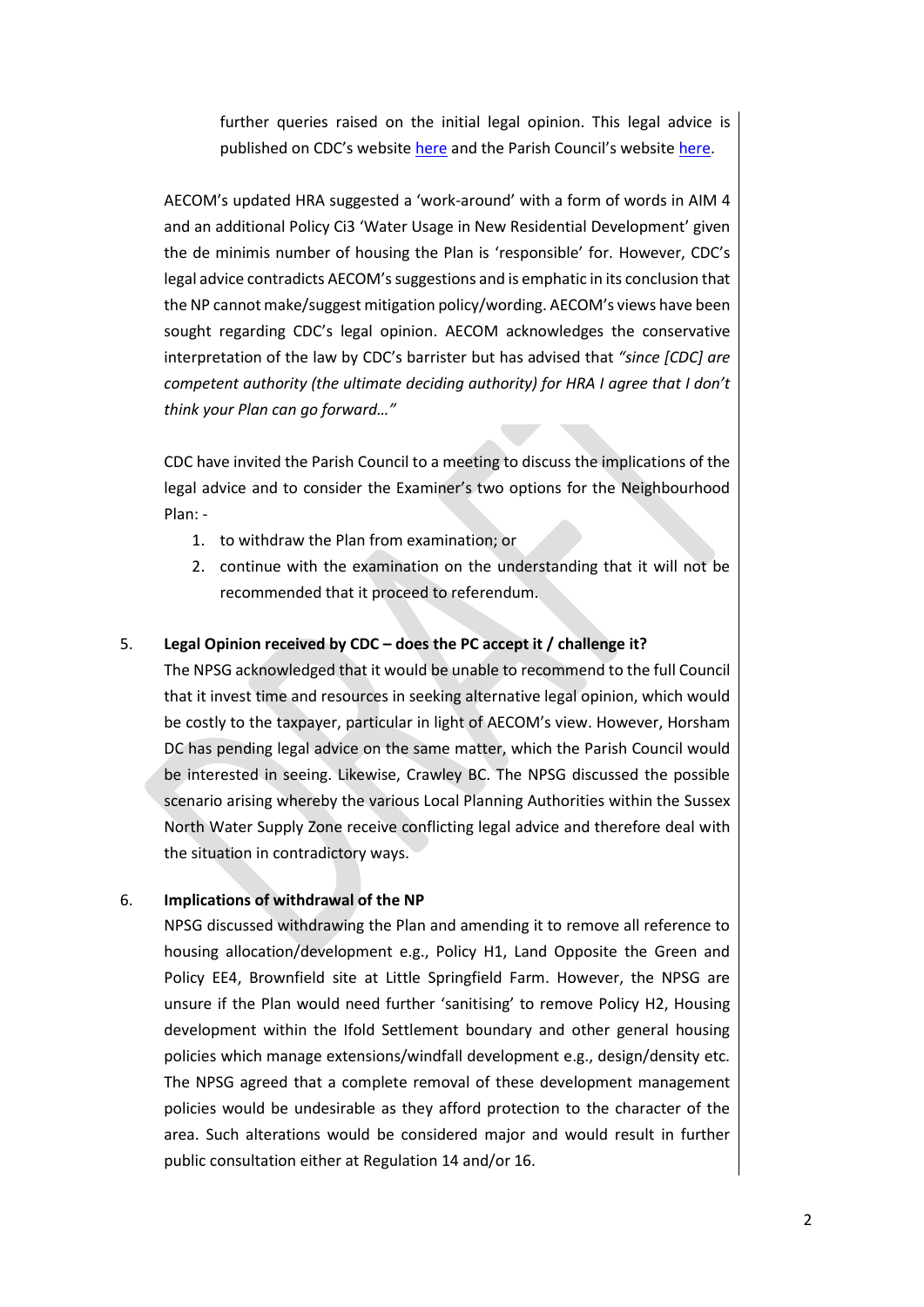The NPSG discussed the benefit of withdrawing the Plan to revisit other aspects which have been flagged as needing 'tweaks' by the Examiner in her draft report such as non-designated heritage assets and open green space allocation. Withdrawing the Plan at this stage could afford the Parish Council time to update and amend more generally whilst CDC consider its Local Plan Review and the water neutrality issues.

However, to withdraw the Plan would be tantamount to expunging its existence and any benefit for its current stage in the Neighbourhood Planning process (at Examination stage) and the Parish would be entirely without the benefit of any Plan whatsoever.

# 7. **Continue through Examination and get 'not recommended to progress to referendum'**

The NPSG discussed and agreed that it would be helpful to receive the Examiner's full report, as it would provide an insight into the strength of the Plan and any other aspects which require amendments (not just the water neutrality issue). If the Plan fails on the water neutrality issue alone, then this will send a strong message to the Community and CDC that the Plan is otherwise sound. Plans which have been through Examination hold some weight and should be referenced by the LPA when making decisions. However, the NPSG will need to ascertain if this is the case for Plans which ostensibly 'fail' at Examination stage. This process would still avail the Plan to amendments post Examination and the NPSG agreed that both routes lead to the same outcome.

## 8. **Local Plan Review**

There is no timeframe for CDC (or Central Government) to rectify the water neutrality issue and find a way of working with Natural England's position statement. Therefore, the NPSG agreed that to withdraw the Plan to wait for the issue to be resolved could take years. The NPSG agreed that the Parish ought to have a Plan in the interim period; however, without answers from either CDC/Examiner regarding the best way forward it is unable to formulate recommendations to the full Council at this stage.

## 9. **Questions**

The NPSG agreed that the following questions should be asked of CDC/Examiner before a final recommendation can be made: -

- 1. Will the water neutrality matter impact windfall new development?
- 2. Will the water neutrality matter impact residential extension applications?